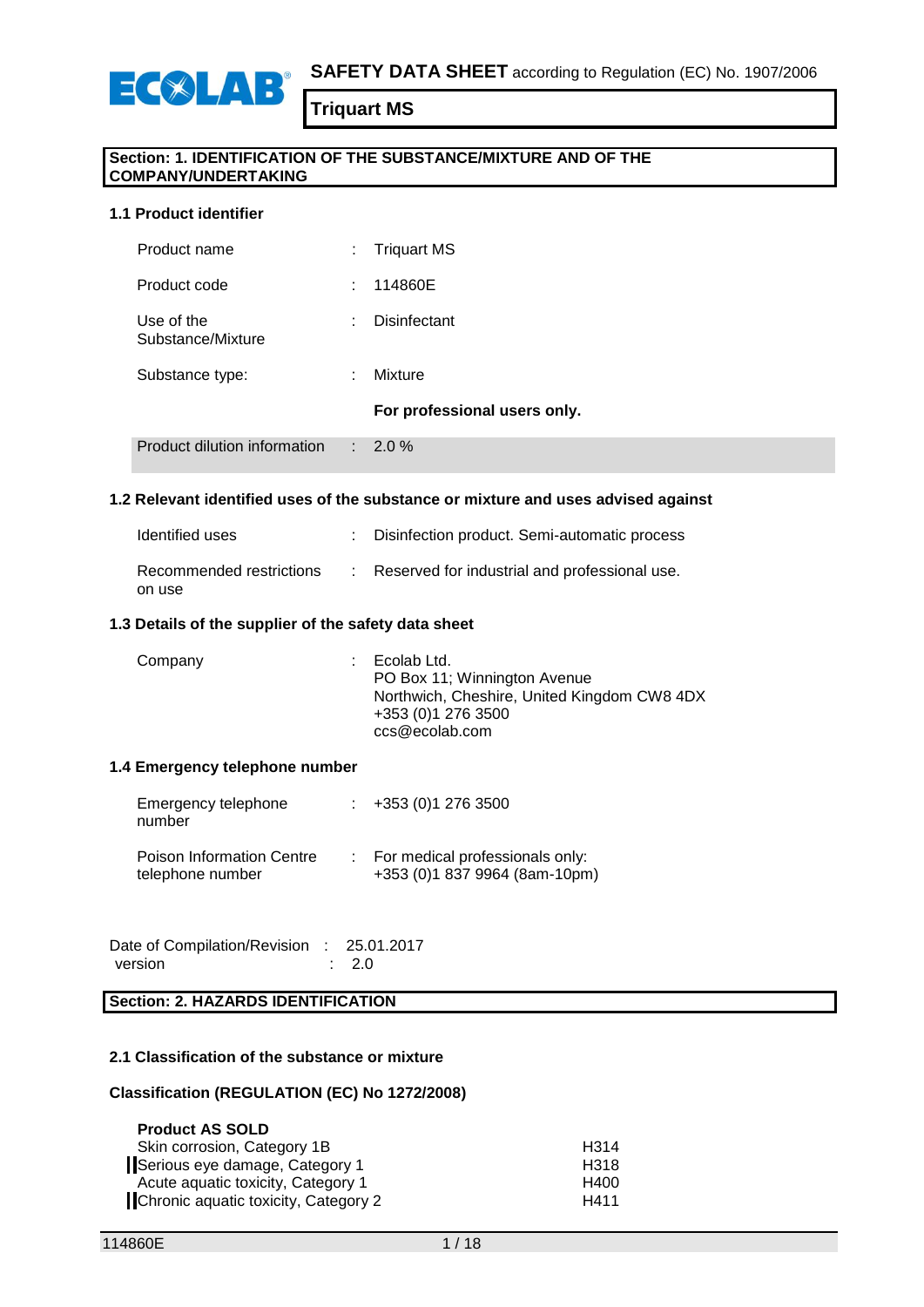## **Product AT USE DILUTION**

Not a hazardous substance or mixture.

## **2.2 Label elements**

# **Labelling (REGULATION (EC) No 1272/2008)**

| <b>Product AS SOLD</b><br>Hazard pictograms |                                                                                                                                                                                     |  |
|---------------------------------------------|-------------------------------------------------------------------------------------------------------------------------------------------------------------------------------------|--|
| Signal Word                                 | Danger                                                                                                                                                                              |  |
| Hazard Statements                           | : H314<br>Causes severe skin burns and eye damage.<br>Very toxic to aquatic life.<br>H400<br>Toxic to aquatic life with long lasting effects.<br>H411                               |  |
| <b>Precautionary Statements</b>             | <b>Prevention:</b><br>P <sub>273</sub><br>Avoid release to the environment.<br>P <sub>280</sub><br>Wear protective gloves/ protective clothing/ eye<br>protection/ face protection. |  |
|                                             | <b>Response:</b><br>P303 + P361 + P353 IF ON SKIN (or hair): Remove/ Take off<br>immediately all contaminated clothing. Rinse<br>skin with water/ shower.                           |  |
|                                             | P305 + P351 + P338 IF IN EYES: Rinse cautiously with water<br>for several minutes. Remove contact lenses, if<br>present and easy to do. Continue rinsing.                           |  |
|                                             | P310<br>Immediately call a POISON CENTER or<br>doctor/ physician.                                                                                                                   |  |

Hazardous components which must be listed on the label: Benzalkonium chloride Didecyl Dimethyl Ammonium Chloride

# **Product AT USE DILUTION**

Not a hazardous substance or mixture.

#### **2.3 Other hazards**

**Product AS SOLD** None known.

## **Section: 3. COMPOSITION/INFORMATION ON INGREDIENTS**

# **3.2 Mixtures**

## **Product AS SOLD Hazardous components**

| <b>Chemical Name</b> | CAS-No.                          | ClassificationREGULATION (EC) No | Concentration:    |
|----------------------|----------------------------------|----------------------------------|-------------------|
|                      | $\mathsf{C}\text{-}\mathsf{No}.$ | 2/2008<br>$\epsilon$             | $\frac{100}{100}$ |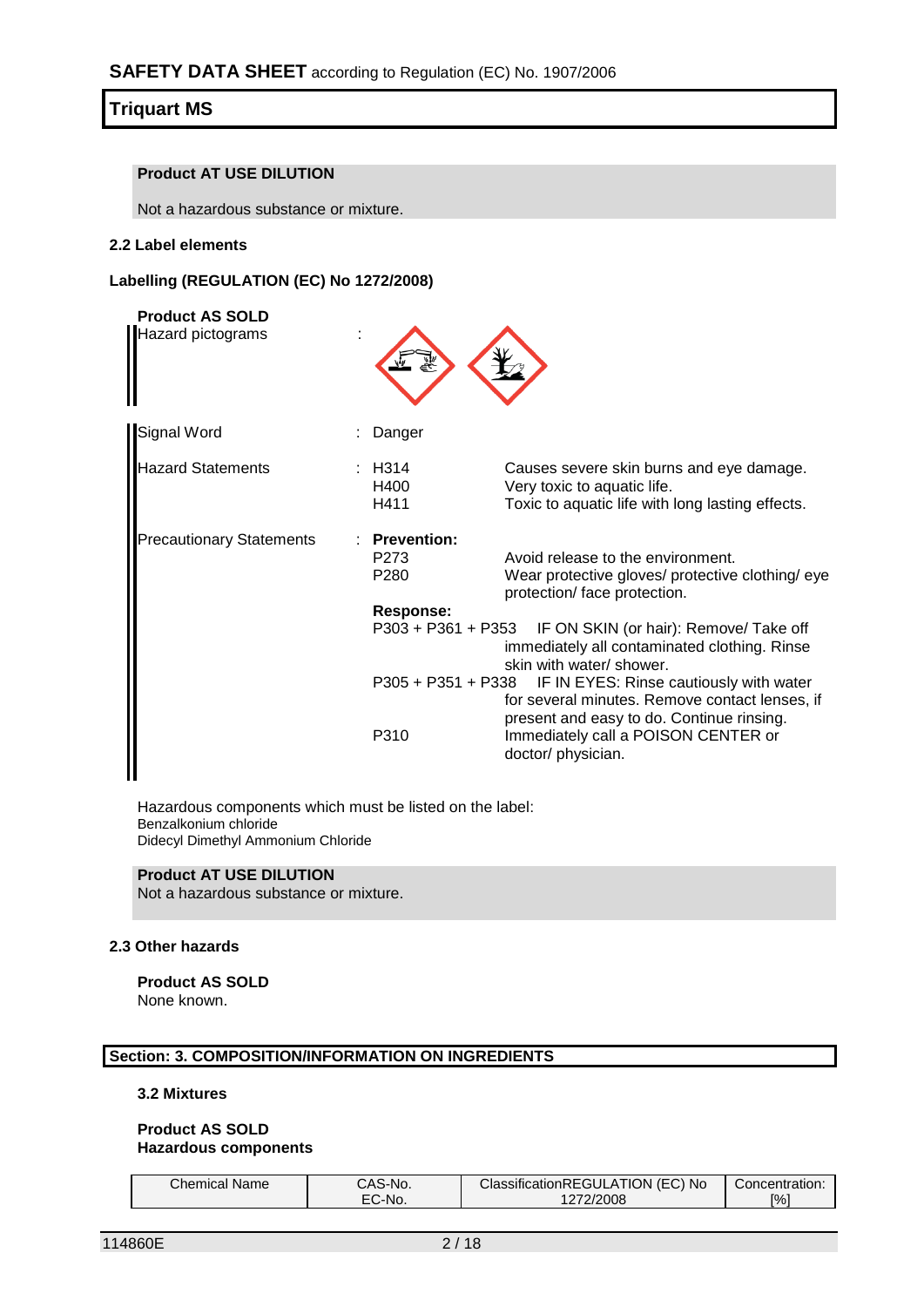|                                       | <b>REACH No.</b>                             |                                                                                                                                                                                                       |                   |  |  |
|---------------------------------------|----------------------------------------------|-------------------------------------------------------------------------------------------------------------------------------------------------------------------------------------------------------|-------------------|--|--|
| ethylenediamine<br>tetraacetate       | 64-02-8<br>200-573-9<br>01-2119486762-27     | Acute toxicity Category 4; H302<br>Serious eye damage Category 1; H318                                                                                                                                | $>= 10 - 20$      |  |  |
| Benzalkonium chloride                 | 68424-85-1<br>270-325-2<br>01-2119965180-41  | Acute toxicity Category 4; H302<br>Skin corrosion Category 1B; H314<br>Serious eye damage Category 1; H318<br>Acute aquatic toxicity Category 1; H400<br>Chronic aquatic toxicity Category 1;<br>H410 | $>= 5 - < 10$     |  |  |
| Isotridecanol, ethoxylated            | 69011-36-5<br>500-241-6                      | Acute toxicity Category 4; H302<br>Skin irritation Category 2; H315<br>Serious eye damage Category 1; H318                                                                                            | $>= 1 - 2.5$      |  |  |
| Didecyl Dimethyl<br>Ammonium Chloride | 7173-51-5<br>230-525-2<br>01-2119945987-15   | Acute toxicity Category 4; H302<br>Skin corrosion Category 1B; H314<br>Chronic aquatic toxicity Category 2;<br>H411<br>Acute aquatic toxicity Category 1; H400                                        | $>= 1 - 2.5$      |  |  |
|                                       | Substances with a workplace exposure limit : |                                                                                                                                                                                                       |                   |  |  |
| sodium hydroxide                      | 1310-73-2<br>215-185-5<br>01-2119457892-27   | Skin corrosion Category 1A; H314<br>Corrosive to metals Category 1; H290                                                                                                                              | $>= 0.25 - 0.5$   |  |  |
| propan-2-ol                           | 67-63-0<br>200-661-7<br>01-2119457558-25     | Flammable liquids Category 2; H225<br>Eye irritation Category 2; H319<br>Specific target organ toxicity - single<br>exposure Category 3; H336                                                         | $>= 0.1 - < 0.25$ |  |  |

# **Product AT USE DILUTION Hazardous components**

| <b>Chemical Name</b>                                                             | CAS-No.          | ClassificationREGULATION (EC) No          | Concentration:    |
|----------------------------------------------------------------------------------|------------------|-------------------------------------------|-------------------|
|                                                                                  | EC-No.           | 1272/2008                                 | [%]               |
|                                                                                  | <b>REACH No.</b> |                                           |                   |
| Benzalkonium chloride                                                            | 68424-85-1       | Acute toxicity Category 4; H302           | $>= 0.1 - < 0.25$ |
|                                                                                  | 270-325-2        | Skin corrosion Category 1B; H314          |                   |
|                                                                                  | 01-2119965180-41 | Serious eye damageCategory 1; H318        |                   |
|                                                                                  |                  | Acute aquatic toxicityCategory 1; H400    |                   |
|                                                                                  |                  | Chronic aquatic toxicityCategory 1; H410  |                   |
|                                                                                  |                  |                                           |                   |
| Didecyl Dimethyl                                                                 | 7173-51-5        | Acute toxicity Category 4; H302           | < 0.1             |
| Ammonium Chloride                                                                | 230-525-2        | Skin corrosionCategory 1B; H314           |                   |
|                                                                                  | 01-2119945987-15 | Chronic aquatic toxicity Category 2; H411 |                   |
|                                                                                  |                  | Acute aquatic toxicityCategory 1; H400    |                   |
|                                                                                  |                  |                                           |                   |
| For the full text of the H-Statements mentioned in this Section, see Section 16. |                  |                                           |                   |
| <b>Section: 4. FIRST AID MEASURES</b>                                            |                  |                                           |                   |

# **4.1 Description of first aid measures**

| <b>Product AS SOLD</b><br>In case of eye contact | : Rinse immediately with plenty of water, also under the eyelids, for<br>at least 15 minutes. Remove contact lenses, if present and easy<br>to do. Continue rinsing. Get medical attention immediately. |
|--------------------------------------------------|---------------------------------------------------------------------------------------------------------------------------------------------------------------------------------------------------------|
| In case of skin contact                          | : Wash off immediately with plenty of water for at least 15 minutes.<br>Use a mild soap if available. Wash clothing before reuse.<br>Thoroughly clean shoes before reuse. Get medical attention         |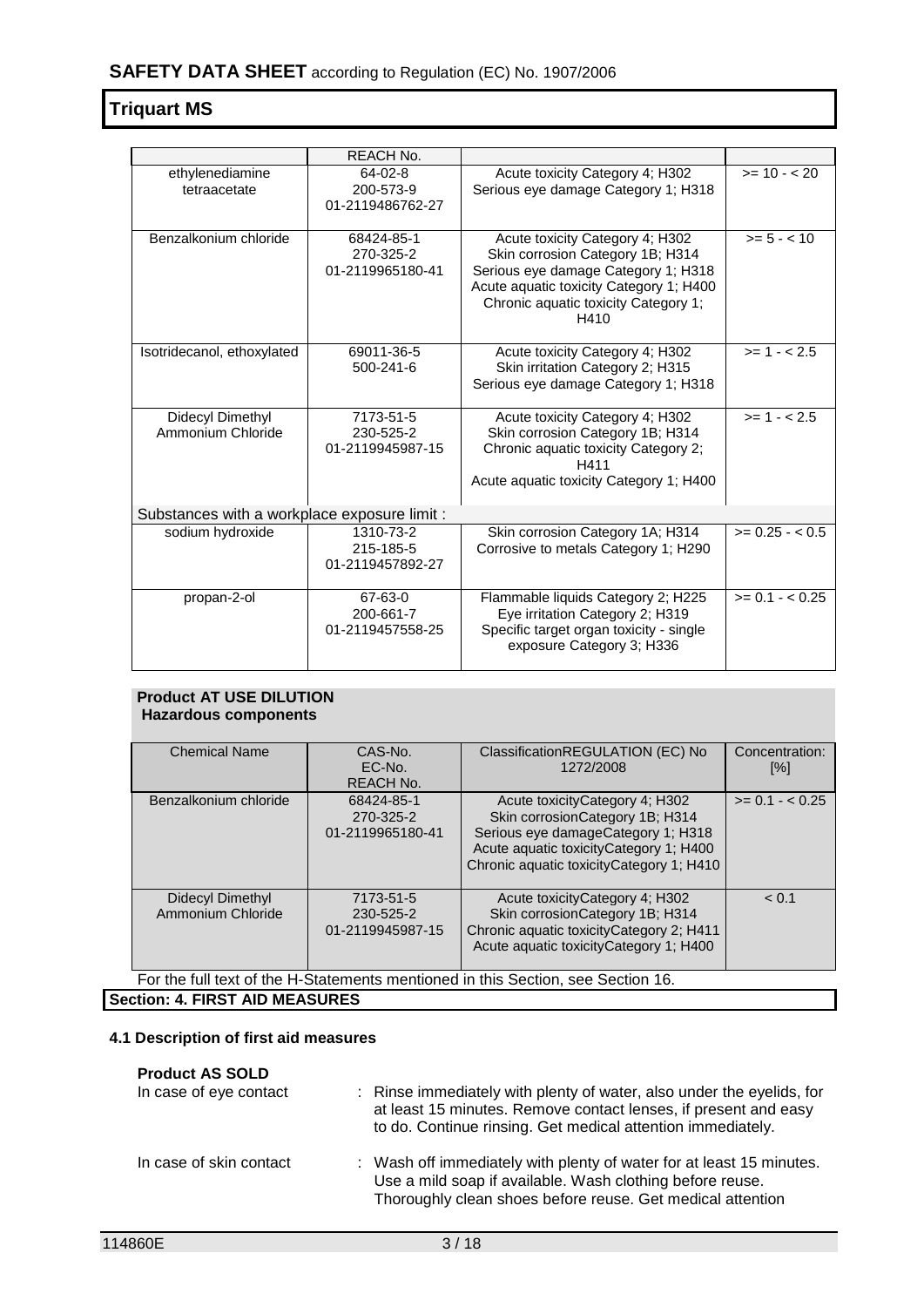|                                                          | $\mathbf{u}$ L I DATA OILEET according to regulation (EO) NO. 1301/2000                                                                           |
|----------------------------------------------------------|---------------------------------------------------------------------------------------------------------------------------------------------------|
| <b>Triquart MS</b>                                       |                                                                                                                                                   |
|                                                          | immediately.                                                                                                                                      |
| If swallowed                                             | : Rinse mouth with water. Do NOT induce vomiting. Never give<br>anything by mouth to an unconscious person. Get medical<br>attention immediately. |
| If inhaled                                               | : Remove to fresh air. Treat symptomatically. Get medical attention<br>if symptoms occur.                                                         |
| <b>Product AT USE DILUTION</b><br>In case of eye contact | : Rinse with plenty of water.                                                                                                                     |
| In case of skin contact                                  | : Rinse with plenty of water.                                                                                                                     |
| If swallowed                                             | : Rinse mouth. Get medical attention if symptoms occur.                                                                                           |
| If inhaled                                               | : Get medical attention if symptoms occur.                                                                                                        |
|                                                          | 4.2 Most important symptoms and effects, both acute and delayed                                                                                   |
|                                                          | See Section 11 for more detailed information on health effects and symptoms.                                                                      |
|                                                          | 4.3 Indication of immediate medical attention and special treatment needed                                                                        |
| Treatment                                                | Treat symptomatically.                                                                                                                            |
| <b>Section: 5. FIREFIGHTING MEASURES</b>                 |                                                                                                                                                   |
| <b>Product AS SOLD</b>                                   |                                                                                                                                                   |
| 5.1 Extinguishing media                                  |                                                                                                                                                   |
| Suitable extinguishing media                             | : Use extinguishing measures that are appropriate to local<br>circumstances and the surrounding environment.                                      |
| Unsuitable extinguishing<br>media                        | : None known.                                                                                                                                     |

# **5.2 Special hazards arising from the substance or mixture**

| Specific hazards during<br>firefighting | : Not flammable or combustible.                                                                                                                   |
|-----------------------------------------|---------------------------------------------------------------------------------------------------------------------------------------------------|
| Hazardous combustion<br>products        | : Decomposition products may include the following materials:<br>Carbon oxides<br>nitrogen oxides (NOx)<br>Sulphur oxides<br>Oxides of phosphorus |

# **5.3 Advice for firefighters**

| Special protective equipment<br>for firefighters | : Use personal protective equipment.                                                                                                                                                                                                                        |
|--------------------------------------------------|-------------------------------------------------------------------------------------------------------------------------------------------------------------------------------------------------------------------------------------------------------------|
| Further information                              | : Collect contaminated fire extinguishing water separately. This<br>must not be discharged into drains. Fire residues and<br>contaminated fire extinguishing water must be disposed of in<br>accordance with local regulations. In the event of fire and/or |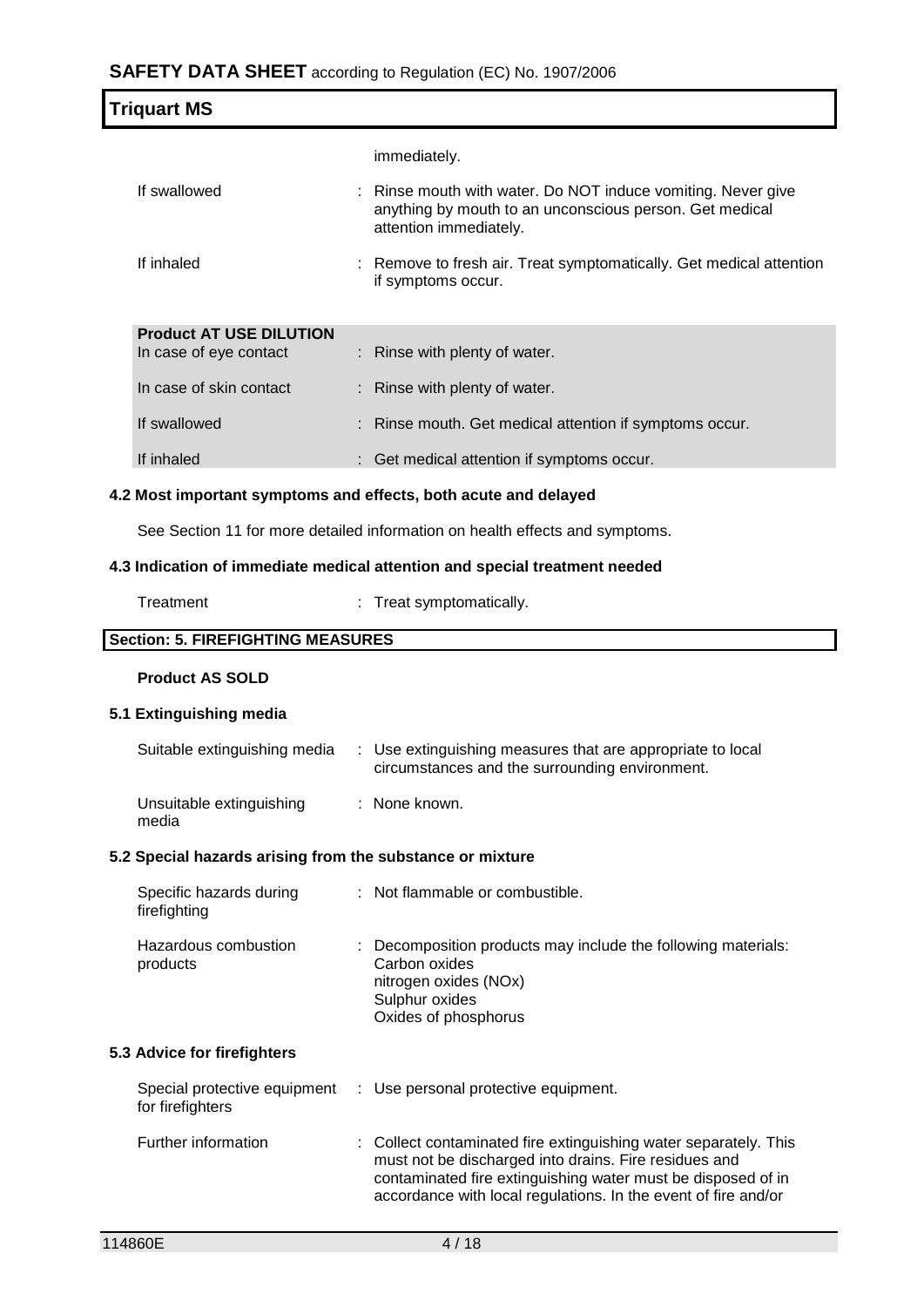explosion do not breathe fumes.

## **Section: 6. ACCIDENTAL RELEASE MEASURES**

## **6.1 Personal precautions, protective equipment and emergency procedures**

| <b>Product AS SOLD</b><br>Advice for non-emergency<br>personnel                                               | : Ensure adequate ventilation. Keep people away from and upwind<br>of spill/leak. Avoid inhalation, ingestion and contact with skin and<br>eyes. When workers are facing concentrations above the<br>exposure limit they must use appropriate certified respirators.<br>Ensure clean-up is conducted by trained personnel only. Refer to<br>protective measures listed in sections 7 and 8. |
|---------------------------------------------------------------------------------------------------------------|---------------------------------------------------------------------------------------------------------------------------------------------------------------------------------------------------------------------------------------------------------------------------------------------------------------------------------------------------------------------------------------------|
| Advice for emergency<br>responders                                                                            | If specialised clothing is required to deal with the spillage, take<br>note of any information in Section 8 on suitable and unsuitable<br>materials.                                                                                                                                                                                                                                        |
| <b>Product AT USE DILUTION</b><br>Advice for non-emergency<br>personnel<br>Advice for emergency<br>responders | : Refer to protective measures listed in sections 7 and 8.<br>: If specialised clothing is required to deal with the spillage, take<br>note of any information in Section 8 on suitable and unsuitable<br>materials.                                                                                                                                                                        |
| <b>6.2 Environmental precautions</b><br><b>Product AS SOLD</b><br>Environmental precautions                   | : Do not allow contact with soil, surface or ground water.                                                                                                                                                                                                                                                                                                                                  |

| <b>Product AT USE DILUTION</b> |                                                  |
|--------------------------------|--------------------------------------------------|
| Environmental precautions      | : No special environmental precautions required. |
|                                |                                                  |

## **6.3 Methods and materials for containment and cleaning up**

| <b>Product AS SOLD</b><br>Methods for cleaning up         | Stop leak if safe to do so. Contain spillage, and then collect with<br>non-combustible absorbent material, (e.g. sand, earth,<br>diatomaceous earth, vermiculite) and place in container for<br>disposal according to local / national regulations (see section 13).<br>Flush away traces with water. For large spills, dike spilled material<br>or otherwise contain material to ensure runoff does not reach a<br>waterway.   |
|-----------------------------------------------------------|---------------------------------------------------------------------------------------------------------------------------------------------------------------------------------------------------------------------------------------------------------------------------------------------------------------------------------------------------------------------------------------------------------------------------------|
| <b>Product AT USE DILUTION</b><br>Methods for cleaning up | : Stop leak if safe to do so. Contain spillage, and then collect with<br>non-combustible absorbent material, (e.g. sand, earth,<br>diatomaceous earth, vermiculite) and place in container for<br>disposal according to local / national regulations (see section 13).<br>Flush away traces with water. For large spills, dike spilled material<br>or otherwise contain material to ensure runoff does not reach a<br>waterway. |

#### **6.4 Reference to other sections**

See Section 1 for emergency contact information. For personal protection see section 8. See Section 13 for additional waste treatment information.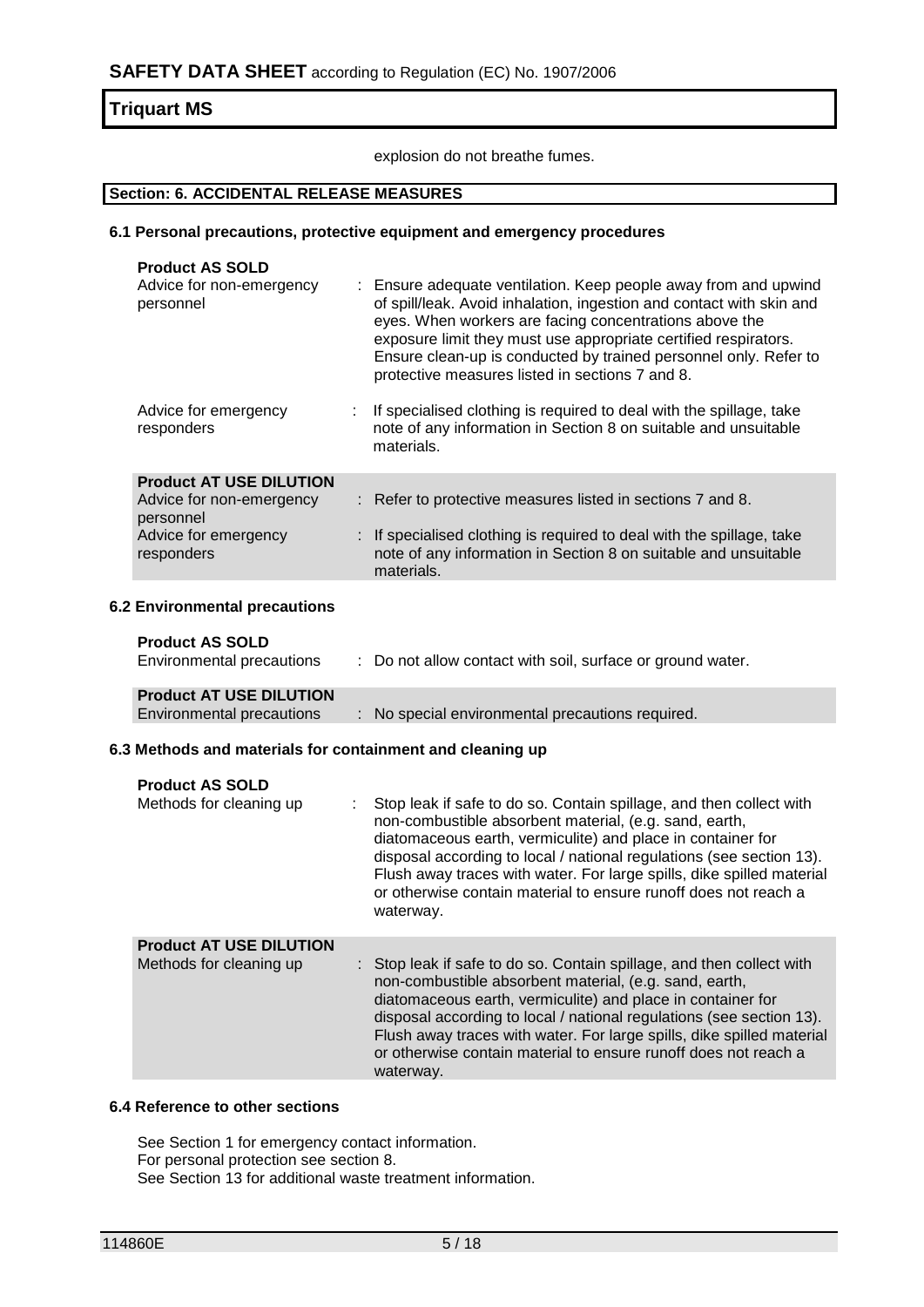# **Section: 7. HANDLING AND STORAGE**

## **7.1 Precautions for safe handling**

| <b>Product AS SOLD</b><br>Advice on safe handling         | : Do not ingest. Do not get in eyes, on skin, or on clothing. Do not<br>breathe dust/fume/gas/mist/vapours/spray. Use only with<br>adequate ventilation. Wash hands thoroughly after handling.                                                                                                                                   |
|-----------------------------------------------------------|----------------------------------------------------------------------------------------------------------------------------------------------------------------------------------------------------------------------------------------------------------------------------------------------------------------------------------|
| Hygiene measures                                          | : Handle in accordance with good industrial hygiene and safety<br>practice. Remove and wash contaminated clothing before re-use.<br>Wash face, hands and any exposed skin thoroughly after<br>handling. Provide suitable facilities for quick drenching or flushing<br>of the eyes and body in case of contact or splash hazard. |
| <b>Product AT USE DILUTION</b><br>Advice on safe handling | : Wash hands after handling. For personal protection see section 8.                                                                                                                                                                                                                                                              |
| Hygiene measures                                          | : Wash hands before breaks and immediately after handling the<br>product.                                                                                                                                                                                                                                                        |

## **7.2 Conditions for safe storage, including any incompatibilities**

## **Product AS SOLD**

| Requirements for storage<br>areas and containers | : Keep out of reach of children. Keep container tightly closed. Store<br>in suitable labeled containers. |
|--------------------------------------------------|----------------------------------------------------------------------------------------------------------|
| Storage temperature                              | : 5 °C to 40 °C                                                                                          |

# **Product AT USE DILUTION**

| Requirements for storage | Keep out of reach of children. Keep container tightly closed. Store |
|--------------------------|---------------------------------------------------------------------|
| areas and containers     | in suitable labeled containers.                                     |

## **7.3 Specific end uses**

**Product AS SOLD**

# **Section: 8. EXPOSURE CONTROLS/PERSONAL PROTECTION**

## **8.1 Control parameters**

#### **Product AS SOLD**

## **Occupational Exposure Limits**

| Components          | CAS-No.   |  | Value type (Form<br>of exposure)                  | Control parameters                                                         | <b>Basis</b> |
|---------------------|-----------|--|---------------------------------------------------|----------------------------------------------------------------------------|--------------|
| sodium hydroxide    | 1310-73-2 |  | OELV - 15 min<br>(STEL)                           | $2 \text{ mg/m}$                                                           | IR OEL       |
| propan-2-ol         | 67-63-0   |  | OELV - 8 hrs<br>(TWA)                             | $200$ ppm                                                                  | IR OEL       |
| Further information | Sk        |  | in contact with it, and be absorbed into the body | Substances which have the capacity to penetrate intact skin when they come |              |
|                     |           |  | OELV - 15 min<br>(STEL)                           | 400 ppm                                                                    | IR OEL       |
| Further information | Sk        |  | in contact with it, and be absorbed into the body | Substances which have the capacity to penetrate intact skin when they come |              |

# DNEL

| hvdroxide<br>sodium | w<br>′orkers<br>JSA<br>nr. |
|---------------------|----------------------------|
|                     |                            |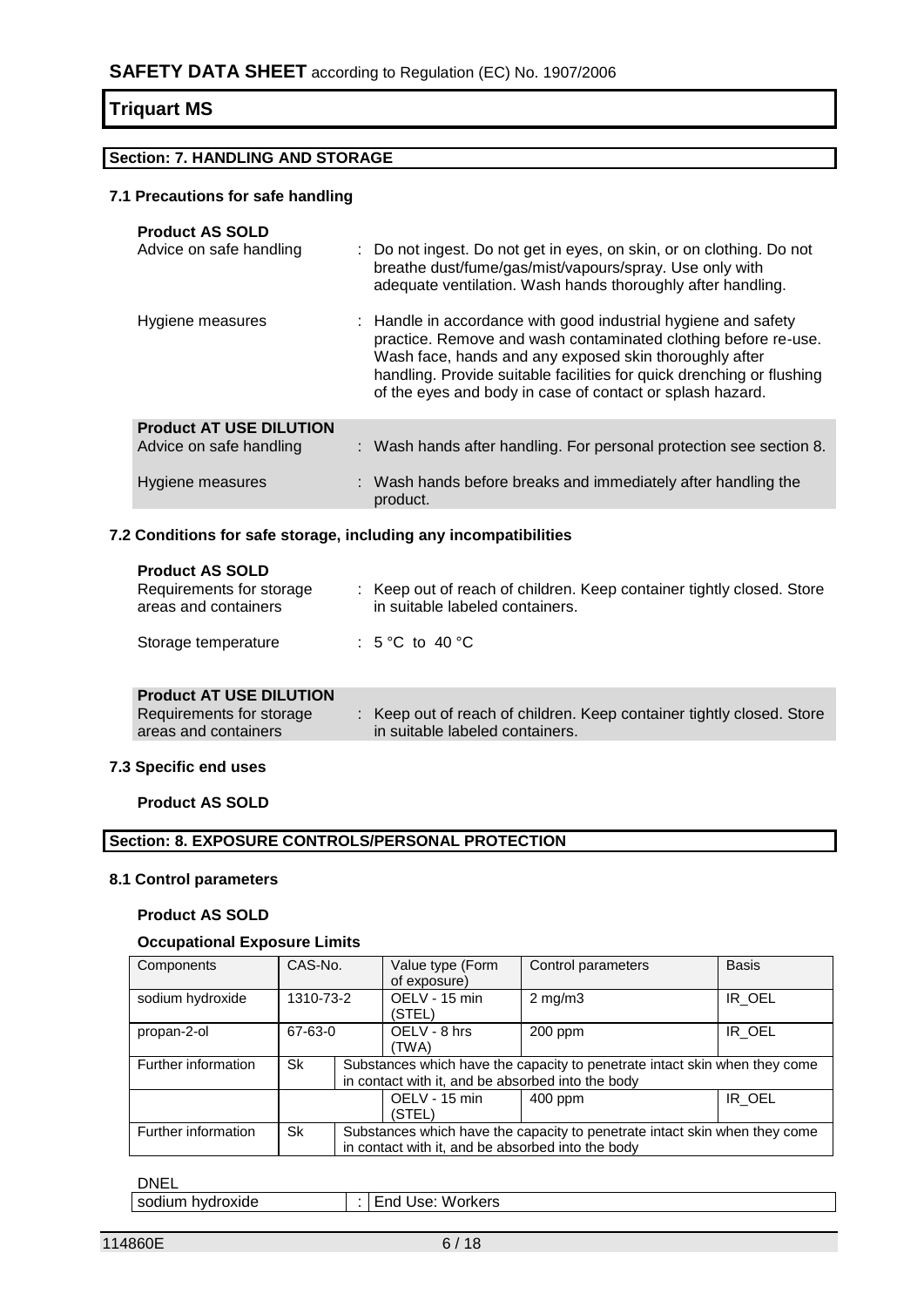|             | Exposure routes: Inhalation<br>Potential health effects: Long-term local effects<br>Value: 1 mg/m3                                       |  |
|-------------|------------------------------------------------------------------------------------------------------------------------------------------|--|
|             | <b>End Use: Consumers</b><br>Exposure routes: Inhalation<br>Potential health effects: Long-term local effects<br>Value: 1 mg/m3          |  |
| propan-2-ol | End Use: Workers<br><b>Exposure routes: Dermal</b><br>Potential health effects: Long-term systemic effects<br>Value: 888 mg/cm2          |  |
|             | End Use: Workers<br>Exposure routes: Inhalation<br>Potential health effects: Long-term systemic effects<br>Value: 500 mg/m3              |  |
|             | <b>End Use: Consumers</b><br><b>Exposure routes: Dermal</b><br>Potential health effects: Long-term systemic effects<br>Value: 319 mg/cm2 |  |
|             | <b>End Use: Consumers</b><br>Exposure routes: Inhalation<br>Potential health effects: Long-term systemic effects<br>Value: 89 mg/m3      |  |
|             | <b>End Use: Consumers</b><br>Exposure routes: Ingestion<br>Potential health effects: Long-term systemic effects<br>Value: 26 ppm         |  |

## PNEC

| propan-2-ol | Fresh water<br>÷<br>Value: 140.9 mg/l         |
|-------------|-----------------------------------------------|
|             | Marine water<br>Value: 140.9 mg/l             |
|             | Intermittent use/release<br>Value: 140.9 mg/l |
|             | Fresh water<br>Value: 552 mg/kg               |
|             | Marine sediment<br>Value: 552 mg/kg           |
|             | Soil<br>Value: 28 mg/kg                       |
|             | Sewage treatment plant<br>Value: 2251 mg/l    |
|             | Oral<br>Value: 160 mg/kg                      |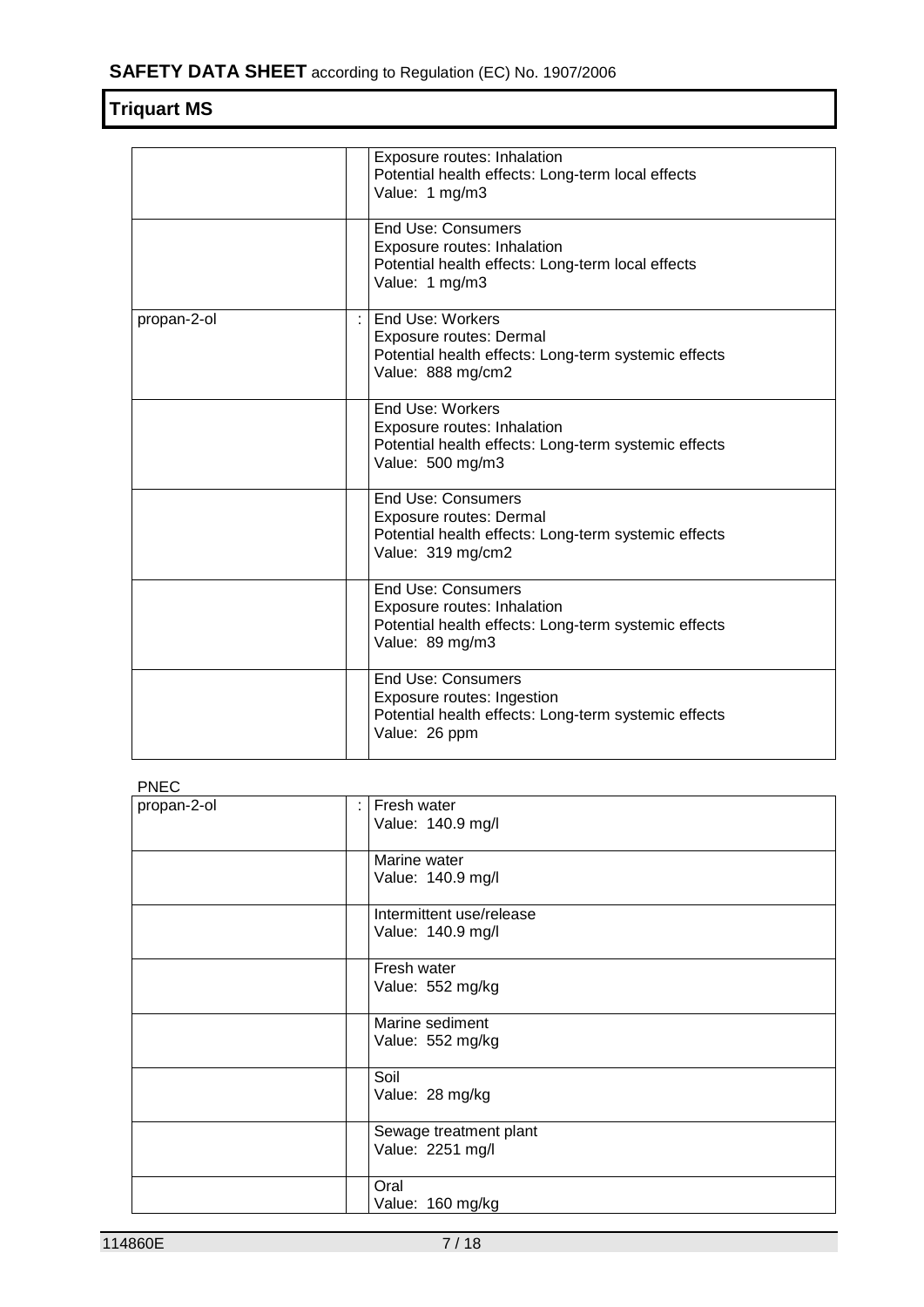# **Triquart MS**

| 8.2 Exposure controls                                              |    |                                                                                                                                                                                                                                                                                                                                                                                                                                    |
|--------------------------------------------------------------------|----|------------------------------------------------------------------------------------------------------------------------------------------------------------------------------------------------------------------------------------------------------------------------------------------------------------------------------------------------------------------------------------------------------------------------------------|
| <b>Product AS SOLD</b><br>Appropriate engineering controls         |    |                                                                                                                                                                                                                                                                                                                                                                                                                                    |
| <b>Engineering measures</b>                                        |    | Effective exhaust ventilation system. Maintain air concentrations<br>below occupational exposure standards.                                                                                                                                                                                                                                                                                                                        |
| <b>Individual protection measures</b>                              |    |                                                                                                                                                                                                                                                                                                                                                                                                                                    |
| Hygiene measures                                                   |    | : Handle in accordance with good industrial hygiene and safety<br>practice. Remove and wash contaminated clothing before re-use.<br>Wash face, hands and any exposed skin thoroughly after<br>handling. Provide suitable facilities for quick drenching or flushing<br>of the eyes and body in case of contact or splash hazard.                                                                                                   |
| Eye/face protection (EN 166)                                       | ÷. | Safety goggles<br>Face-shield                                                                                                                                                                                                                                                                                                                                                                                                      |
| Hand protection (EN 374)                                           |    | Recommended preventive skin protection<br>Gloves<br>Nitrile rubber<br>butyl-rubber<br>Breakthrough time: $1 - 4$ hours<br>Minimum thickness for butyl-rubber 0.7 mm for nitrile rubber 0.4<br>mm or equivalent (please refer to the gloves<br>manufacturer/distributor for advise).<br>Gloves should be discarded and replaced if there is any indication<br>of degradation or chemical breakthrough.                              |
| Skin and body protection<br>(EN 14605)                             |    | Personal protective equipment comprising: suitable protective<br>gloves, safety goggles and protective clothing                                                                                                                                                                                                                                                                                                                    |
| Respiratory protection (EN<br>143, 14387)                          |    | : None required if airborne concentrations are maintained below the<br>exposure limit listed in Exposure Limit Information. Use certified<br>respiratory protection equipment meeting EU<br>requirements(89/656/EEC, 89/686/EEC), or equivalent, when<br>respiratory risks cannot be avoided or sufficiently limited by<br>technical means of collective protection or by measures, methods<br>or procedures of work organization. |
| <b>Product AT USE DILUTION</b><br>Appropriate engineering controls |    |                                                                                                                                                                                                                                                                                                                                                                                                                                    |
| <b>Engineering measures</b>                                        |    | : Good general ventilation should be sufficient to control worker<br>exposure to airborne contaminants.                                                                                                                                                                                                                                                                                                                            |
| <b>Individual protection measures</b>                              |    |                                                                                                                                                                                                                                                                                                                                                                                                                                    |
| Hygiene measures                                                   |    | Wash hands before breaks and immediately after handling the<br>product.                                                                                                                                                                                                                                                                                                                                                            |
| Eye/face protection (EN<br>166)                                    |    | No special protective equipment required.                                                                                                                                                                                                                                                                                                                                                                                          |
| Hand protection (EN 374)                                           |    | No special protective equipment required.                                                                                                                                                                                                                                                                                                                                                                                          |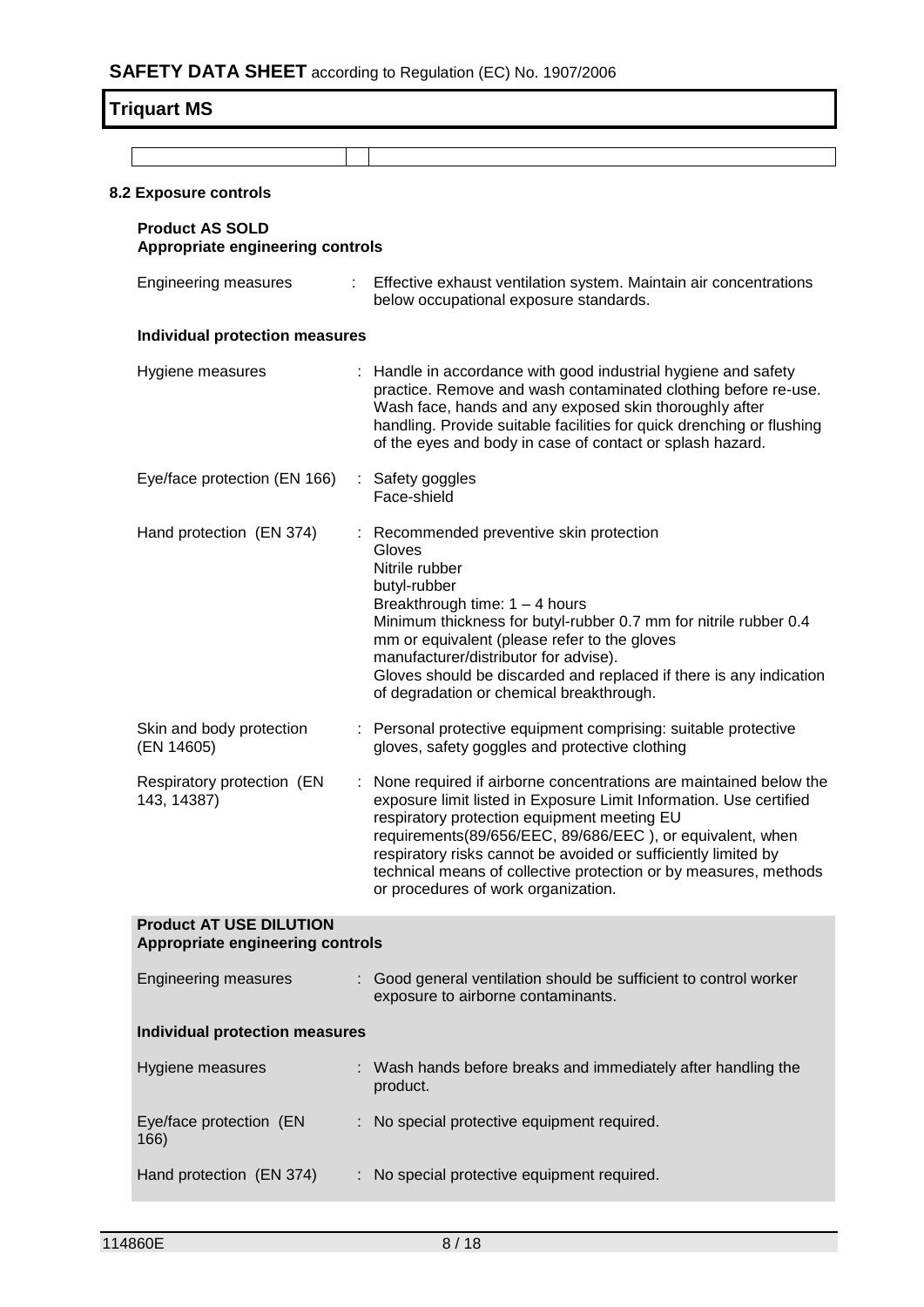| <b>Triquart MS</b>                        |  |                                                                                                                                                                                                                                                                                                                                                                                                                                    |  |
|-------------------------------------------|--|------------------------------------------------------------------------------------------------------------------------------------------------------------------------------------------------------------------------------------------------------------------------------------------------------------------------------------------------------------------------------------------------------------------------------------|--|
|                                           |  |                                                                                                                                                                                                                                                                                                                                                                                                                                    |  |
| Skin and body protection<br>(EN 14605)    |  | : No special protective equipment required.                                                                                                                                                                                                                                                                                                                                                                                        |  |
| Respiratory protection (EN<br>143, 14387) |  | : None required if airborne concentrations are maintained below the<br>exposure limit listed in Exposure Limit Information. Use certified<br>respiratory protection equipment meeting EU<br>requirements(89/656/EEC, 89/686/EEC), or equivalent, when<br>respiratory risks cannot be avoided or sufficiently limited by<br>technical means of collective protection or by measures, methods<br>or procedures of work organization. |  |
| <b>Environmental exposure controls</b>    |  |                                                                                                                                                                                                                                                                                                                                                                                                                                    |  |
| General advice                            |  | : Consider the provision of containment around storage vessels.                                                                                                                                                                                                                                                                                                                                                                    |  |

# **Section: 9. PHYSICAL AND CHEMICAL PROPERTIES**

## **9.1 Information on basic physical and chemical properties**

|                                            |    | <b>Product AS SOLD</b>                                   | <b>Product AT USE DILUTION</b> |
|--------------------------------------------|----|----------------------------------------------------------|--------------------------------|
| Appearance                                 |    | liquid                                                   | liquid                         |
| Colour                                     |    | clear, light yellow                                      | colourless                     |
| Odour                                      |    | slight                                                   | not significant                |
| pH                                         |    | 11.0 - 11.4, 100 %                                       | 10.9                           |
| Flash point                                |    | Not applicable.                                          |                                |
| <b>Odour Threshold</b>                     |    | Not applicable and/or not determined for the mixture     |                                |
| Melting point/freezing point               | ÷  | Not applicable and/or not determined for the mixture     |                                |
| Initial boiling point and<br>boiling range |    | Not applicable and/or not determined for the mixture     |                                |
| Evaporation rate                           |    | Not applicable and/or not determined for the mixture     |                                |
| Flammability (solid, gas)                  |    | Not applicable and/or not determined for the mixture     |                                |
| Upper explosion limit                      | ÷. | Not applicable and/or not determined for the mixture     |                                |
| Lower explosion limit                      |    | Not applicable and/or not determined for the mixture     |                                |
| Vapour pressure                            | t. | Not applicable and/or not determined for the mixture     |                                |
| Relative vapour density                    |    | Not applicable and/or not determined for the mixture     |                                |
| Relative density                           |    | $1.08 - 1.12$                                            |                                |
| Water solubility                           |    | soluble                                                  |                                |
| Solubility in other solvents               | ÷. | Not applicable and/or not determined for the mixture     |                                |
| Partition coefficient: n-<br>octanol/water |    | Not applicable and/or not determined for the mixture     |                                |
| Auto-ignition temperature                  |    | Not applicable and/or not determined for the mixture     |                                |
| Thermal decomposition                      |    | Not applicable and/or not determined for the mixture     |                                |
| Viscosity, kinematic                       |    | Not applicable and/or not determined for the mixture     |                                |
| <b>Explosive properties</b>                |    | Not applicable and/or not determined for the mixture     |                                |
| Oxidizing properties                       |    | The substance or mixture is not classified as oxidizing. |                                |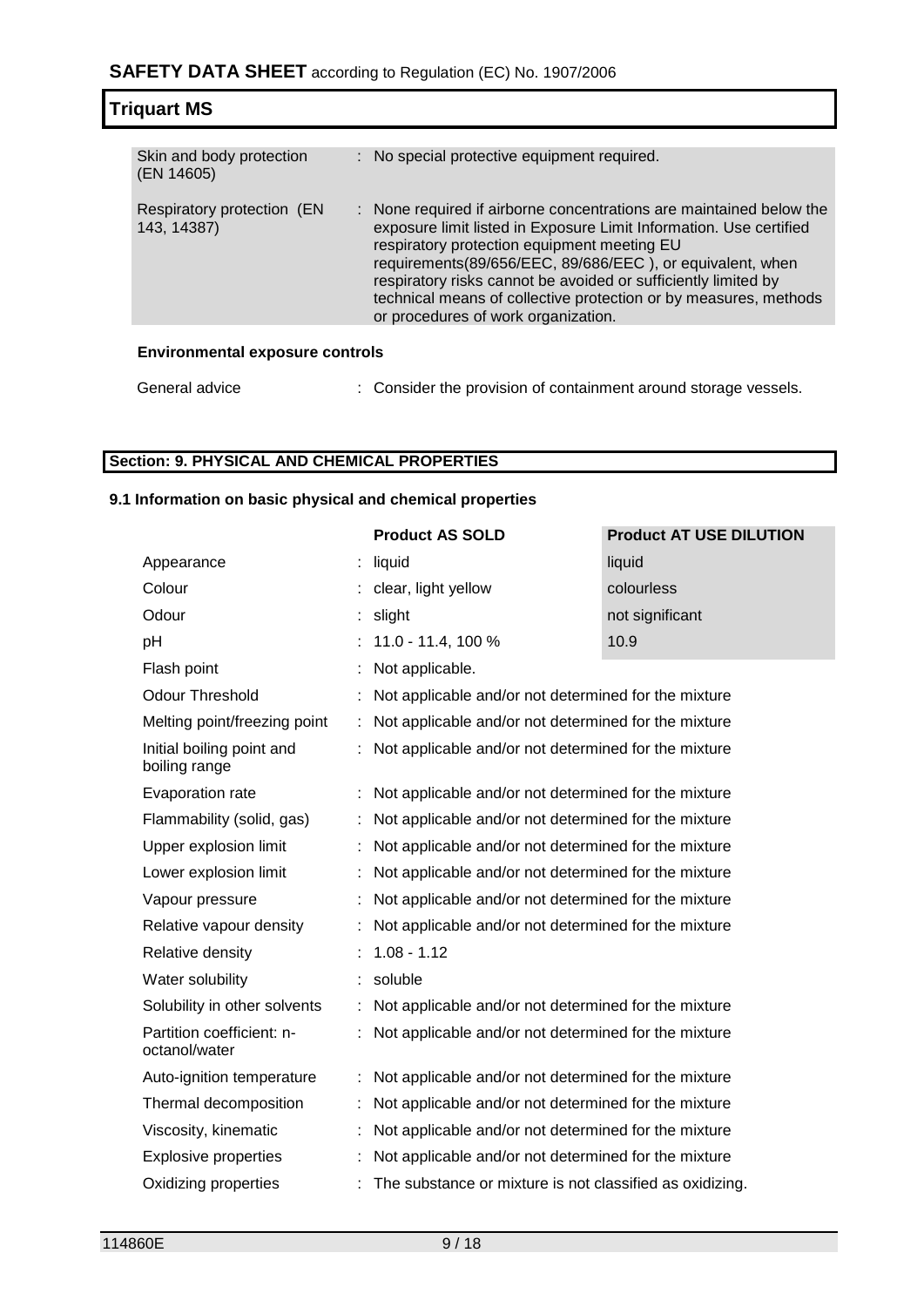## **9.2 Other information**

Not applicable and/or not determined for the mixture

## **Section: 10. STABILITY AND REACTIVITY**

#### **Product AS SOLD 10.1 Reactivity**

No dangerous reaction known under conditions of normal use.

#### **10.2 Chemical stability**

Stable under normal conditions.

#### **10.3 Possibility of hazardous reactions**

No dangerous reaction known under conditions of normal use.

### **10.4 Conditions to avoid**

None known.

### **10.5 Incompatible materials**

Acids

#### **10.6 Hazardous decomposition products**

Decomposition products may include the following materials: Carbon oxides nitrogen oxides (NOx) Sulphur oxides Oxides of phosphorus

#### **Section: 11. TOXICOLOGICAL INFORMATION**

#### **11.1 Information on toxicological effects**

| <b>Product AS SOLD</b> |                                                                         |
|------------------------|-------------------------------------------------------------------------|
|                        | Information on likely routes of : Inhalation, Eye contact, Skin contact |
| exposure               |                                                                         |

#### **Product**

| Acute oral toxicity                  | : Acute toxicity estimate : $> 2,000$ mg/kg    |
|--------------------------------------|------------------------------------------------|
| Acute inhalation toxicity            | : There is no data available for this product. |
| Acute dermal toxicity                | : There is no data available for this product. |
| Skin corrosion/irritation            | : There is no data available for this product. |
| Serious eye damage/eye<br>irritation | : There is no data available for this product. |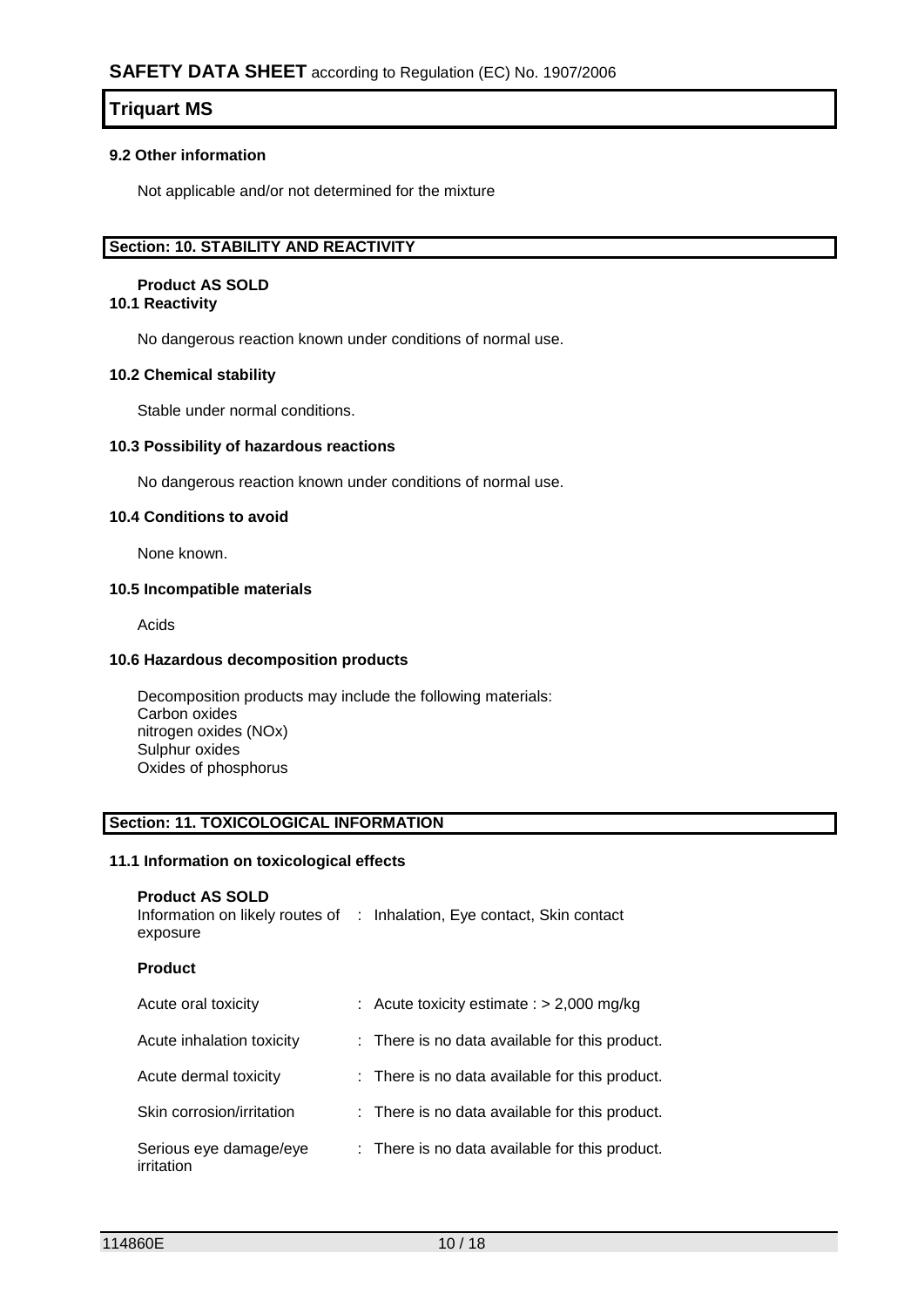| <b>Triquart MS</b>                   |                                                                |
|--------------------------------------|----------------------------------------------------------------|
| Respiratory or skin<br>sensitization | : There is no data available for this product.                 |
| Carcinogenicity                      | : There is no data available for this product.                 |
| Reproductive effects                 | : There is no data available for this product.                 |
| Germ cell mutagenicity               | : There is no data available for this product.                 |
| Teratogenicity                       | There is no data available for this product.                   |
| STOT - single exposure               | There is no data available for this product.                   |
| STOT - repeated exposure             | : There is no data available for this product.                 |
| Aspiration toxicity                  | There is no data available for this product.                   |
| <b>Components</b>                    |                                                                |
| Acute oral toxicity                  | : ethylenediamine tetraacetate<br>LD50 rat: 1,700 mg/kg        |
|                                      | Benzalkonium chloride<br>LD50 rat: 344 mg/kg                   |
|                                      | Isotridecanol, ethoxylated<br>LD50 rat: 1,250 mg/kg            |
|                                      | Didecyl Dimethyl Ammonium Chloride<br>LD50 rat: 1,150 mg/kg    |
|                                      | propan-2-ol<br>LD50 rat: 5,840 mg/kg                           |
| <b>Components</b>                    |                                                                |
| Acute inhalation toxicity            | propan-2-ol<br>4 h LC50 rat: > 30 mg/l                         |
| <b>Components</b>                    |                                                                |
| Acute dermal toxicity                | : Benzalkonium chloride<br>LD50 rabbit: 3,340 mg/kg            |
|                                      | Isotridecanol, ethoxylated<br>LD50: 2,150 mg/kg                |
|                                      | Didecyl Dimethyl Ammonium Chloride<br>LD50 rabbit: 2,930 mg/kg |
|                                      | propan-2-ol<br>LD50 rabbit: 12,870 mg/kg                       |
| <b>Potential Health Effects</b>      |                                                                |
| <b>Product AS SOLD</b><br>Eyes       | Causes serious eye damage.                                     |
| <b>Skin</b>                          | Causes severe skin burns.                                      |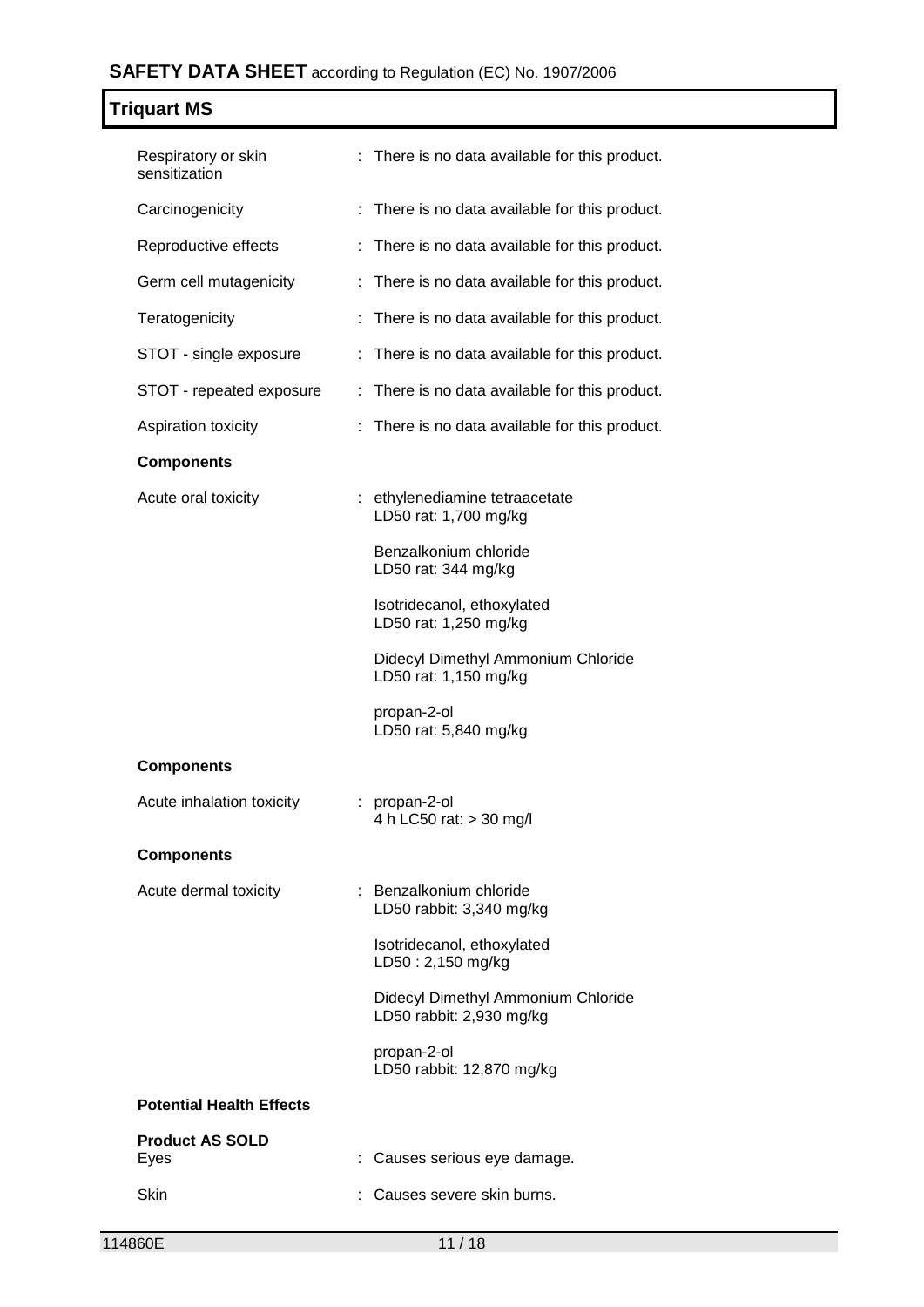| Ingestion                              |  | : Causes digestive tract burns.                               |  |  |  |
|----------------------------------------|--|---------------------------------------------------------------|--|--|--|
| Inhalation                             |  | : May cause nose, throat, and lung irritation.                |  |  |  |
| <b>Chronic Exposure</b>                |  | : Health injuries are not known or expected under normal use. |  |  |  |
| <b>Product AT USE DILUTION</b><br>Eyes |  | : Health injuries are not known or expected under normal use. |  |  |  |
|                                        |  |                                                               |  |  |  |
| <b>Skin</b>                            |  | : Health injuries are not known or expected under normal use. |  |  |  |
| Ingestion                              |  | : Health injuries are not known or expected under normal use. |  |  |  |
| Inhalation                             |  | : Health injuries are not known or expected under normal use. |  |  |  |
| <b>Chronic Exposure</b>                |  | : Health injuries are not known or expected under normal use. |  |  |  |
| <b>Experience with human exposure</b>  |  |                                                               |  |  |  |

| <b>Product AS SOLD</b><br>Eye contact         | : Redness, Pain, Corrosion       |
|-----------------------------------------------|----------------------------------|
| Skin contact                                  | : Redness, Pain, Corrosion       |
| Ingestion                                     | : Corrosion, Abdominal pain      |
| Inhalation                                    | : Respiratory irritation, Cough  |
| <b>Product AT USE DILUTION</b><br>Eye contact | : No symptoms known or expected. |
| Skin contact                                  | : No symptoms known or expected. |
| Ingestion                                     | : No symptoms known or expected. |
| Inhalation                                    | : No symptoms known or expected. |

# **Section: 12. ECOLOGICAL INFORMATION**

| <b>Product AS SOLD</b><br><b>12.1 Ecotoxicity</b>      |                                                                                   |
|--------------------------------------------------------|-----------------------------------------------------------------------------------|
| <b>Environmental Effects</b>                           | : Very toxic to aquatic life. Toxic to aquatic life with long lasting<br>effects. |
| <b>Product</b>                                         |                                                                                   |
| Toxicity to fish                                       | $:$ no data available                                                             |
| Toxicity to daphnia and other<br>aquatic invertebrates | ∴ no data available                                                               |
| Toxicity to algae                                      | : no data available                                                               |
| <b>Components</b>                                      |                                                                                   |
| Toxicity to fish                                       | : ethylenediamine tetraacetate<br>96 h LC50 Fish: 121 mg/l                        |
|                                                        | Isotridecanol, ethoxylated                                                        |
|                                                        |                                                                                   |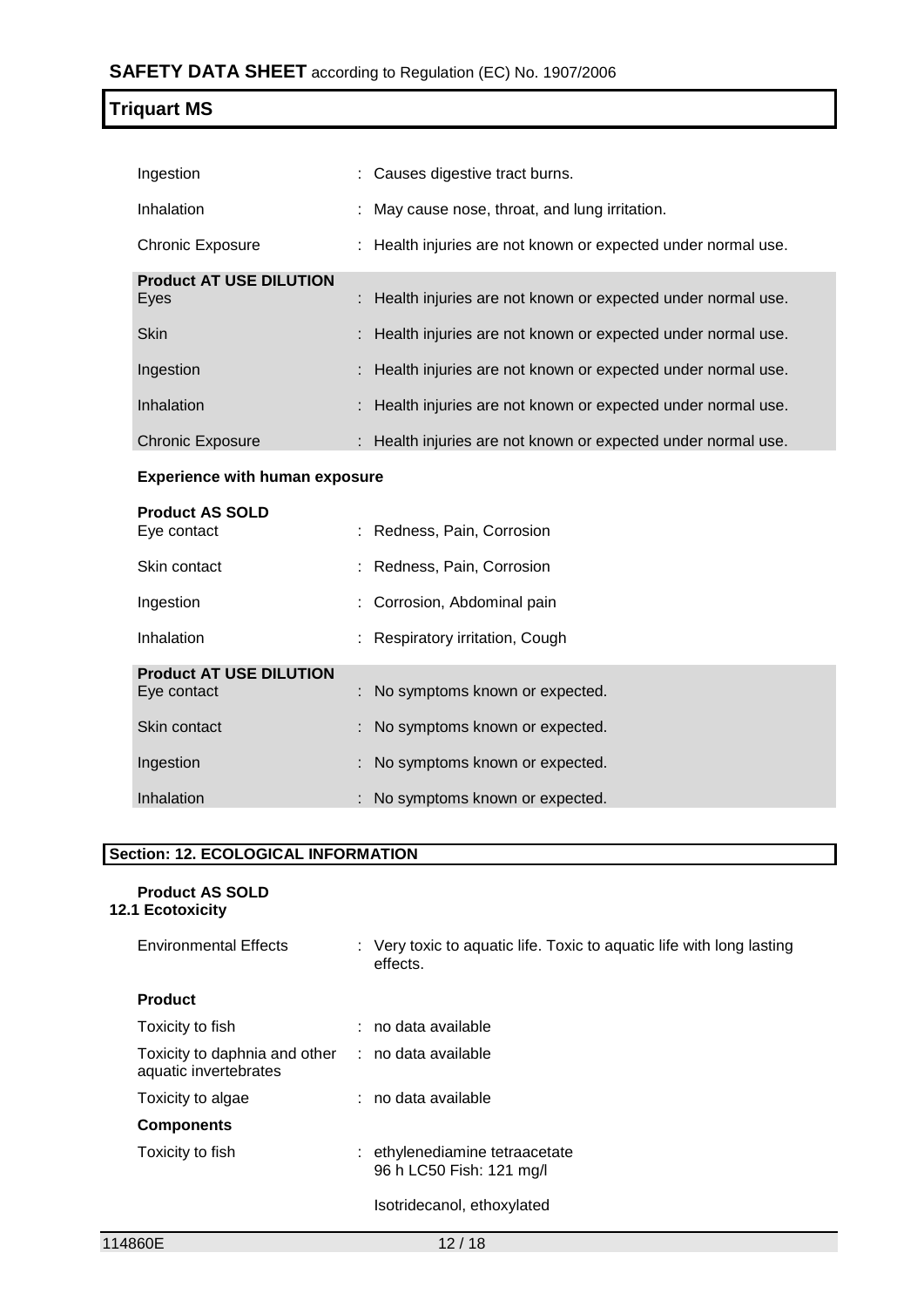| Triquart MS |                                                                           |
|-------------|---------------------------------------------------------------------------|
|             | LC50: 5.33 mg/l                                                           |
|             | Didecyl Dimethyl Ammonium Chloride<br>96 h LC50 Fish: 1 mg/l              |
|             | propan-2-ol<br>96 h LC50 Pimephales promelas (fathead minnow): 9,640 mg/l |
|             |                                                                           |

## **Components**

| Toxicity to daphnia and other<br>aquatic invertebrates | Benzalkonium chloride<br>48 h EC50 Daphnia magna (Water flea): 0.016 mg/l |  |
|--------------------------------------------------------|---------------------------------------------------------------------------|--|
|                                                        | sodium hydroxide<br>48 h EC50: 40 mg/l                                    |  |

propan-2-ol LC50 Daphnia magna (Water flea): > 10,000 mg/l

#### **12.2 Persistence and degradability**

#### **Product**

no data available

## **Components**

Biodegradability : ethylenediamine tetraacetate Result: Poorly biodegradable

> Benzalkonium chloride Result: Biodegradable

Isotridecanol, ethoxylated Result: Readily biodegradable.

Didecyl Dimethyl Ammonium Chloride Result: Eliminated from aquatic environment

sodium hydroxide Result: Not applicable - inorganic

propan-2-ol Result: Readily biodegradable.

#### **12.3 Bioaccumulative potential**

no data available

#### **12.4 Mobility in soil**

no data available

#### **12.5 Results of PBT and vPvB assessment**

#### **Product**

Assessment : This substance/mixture contains no components considered to be either persistent, bioaccumulative and toxic (PBT), or very persistent and very bioaccumulative (vPvB) at levels of 0.1% or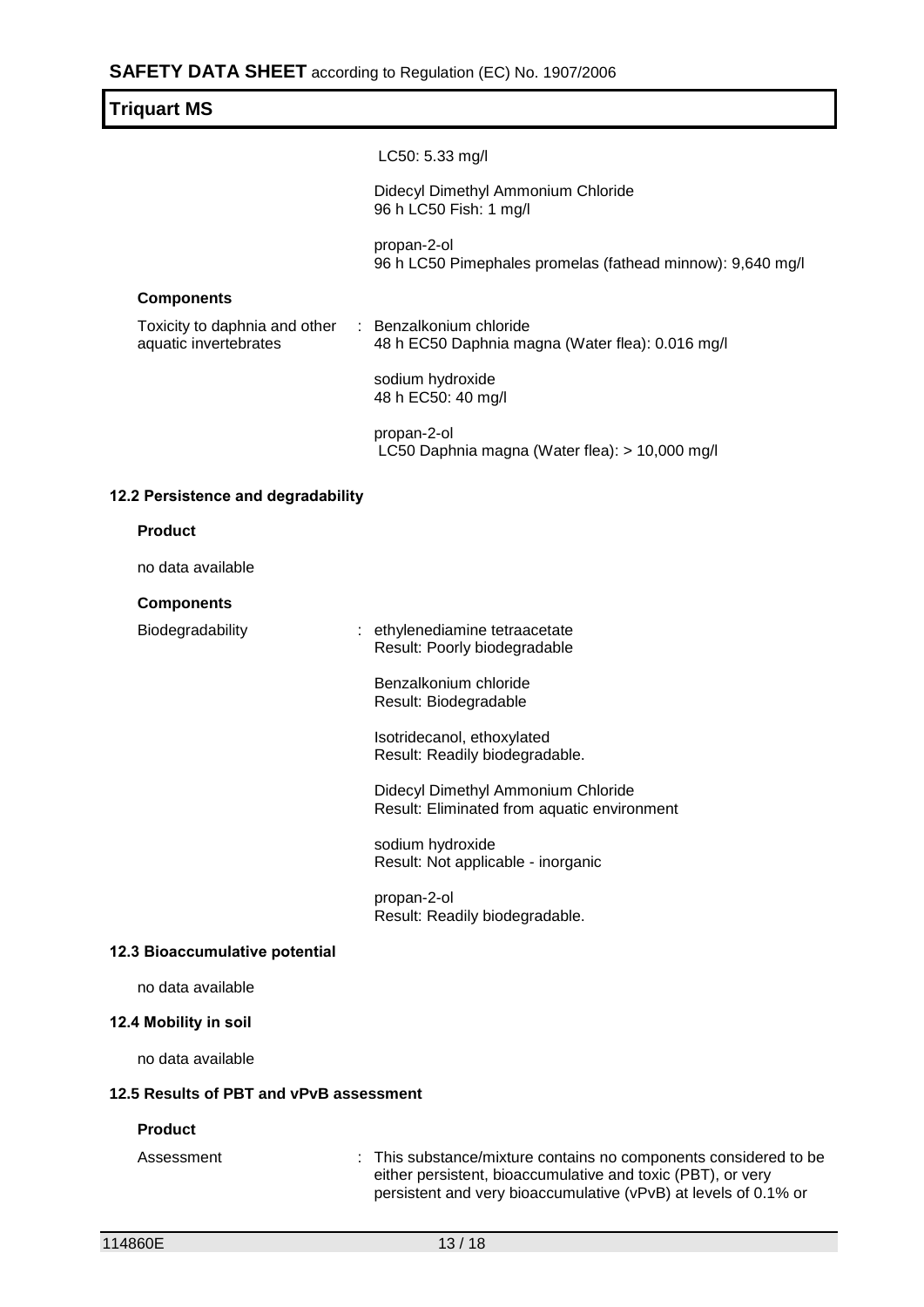higher.

#### **12.6 Other adverse effects**

no data available

## **Section: 13. DISPOSAL CONSIDERATIONS**

Dispose of in accordance with the European Directives on waste and hazardous waste.Waste codes should be assigned by the user, preferably in discussion with the waste disposal authorities.

#### **13.1 Waste treatment methods**

| <b>Product AS SOLD</b><br>Product         | : The product should not be allowed to enter drains, water courses<br>or the soil. Where possible recycling is preferred to disposal or<br>incineration. If recycling is not practicable, dispose of in<br>compliance with local regulations. Dispose of wastes in an<br>approved waste disposal facility.                                                                                                                                                                                                 |
|-------------------------------------------|------------------------------------------------------------------------------------------------------------------------------------------------------------------------------------------------------------------------------------------------------------------------------------------------------------------------------------------------------------------------------------------------------------------------------------------------------------------------------------------------------------|
| Contaminated packaging                    | : Dispose of as unused product. Empty containers should be taken<br>to an approved waste handling site for recycling or disposal. Do<br>not re-use empty containers. Dispose of in accordance with local,<br>state, and federal regulations.                                                                                                                                                                                                                                                               |
| Guidance for Waste Code<br>selection      | : Organic wastes containing dangerous substances. If this product<br>is used in any further processes, the final user must redefine and<br>assign the most appropriate European Waste Catalogue Code. It<br>is the responsibility of the waste generator to determine the<br>toxicity and physical properties of the material generated to<br>determine the proper waste identification and disposal methods in<br>compliance with applicable European (EU Directive 2008/98/EC)<br>and local regulations. |
| <b>Product AT USE DILUTION</b><br>Product | Diluted product can be flushed to sanitary sewer.                                                                                                                                                                                                                                                                                                                                                                                                                                                          |
|                                           |                                                                                                                                                                                                                                                                                                                                                                                                                                                                                                            |
| Contaminated packaging                    | Dispose of in accordance with local, state, and federal regulations.                                                                                                                                                                                                                                                                                                                                                                                                                                       |

# **Section: 14. TRANSPORT INFORMATION**

#### **Product AS SOLD**

The shipper/consignor/sender is responsible to ensure that the packaging, labeling, and markings are in compliance with the selected mode of transport.

| Land transport (ADR/ADN/RID)<br>14.1 UN number<br>14.2 UN proper shipping<br>name | : 3082<br>: ENVIRONMENTALLY HAZARDOUS SUBSTANCE, LIQUID,<br>N.O.S.<br>(quaternary ammonium compound, Alkyl ammonium chloride) |
|-----------------------------------------------------------------------------------|-------------------------------------------------------------------------------------------------------------------------------|
| 14.3 Transport hazard<br>class(es)                                                | : 9                                                                                                                           |
| 14.4 Packing group<br>14.5 Environmental hazards                                  | : III<br>: Yes                                                                                                                |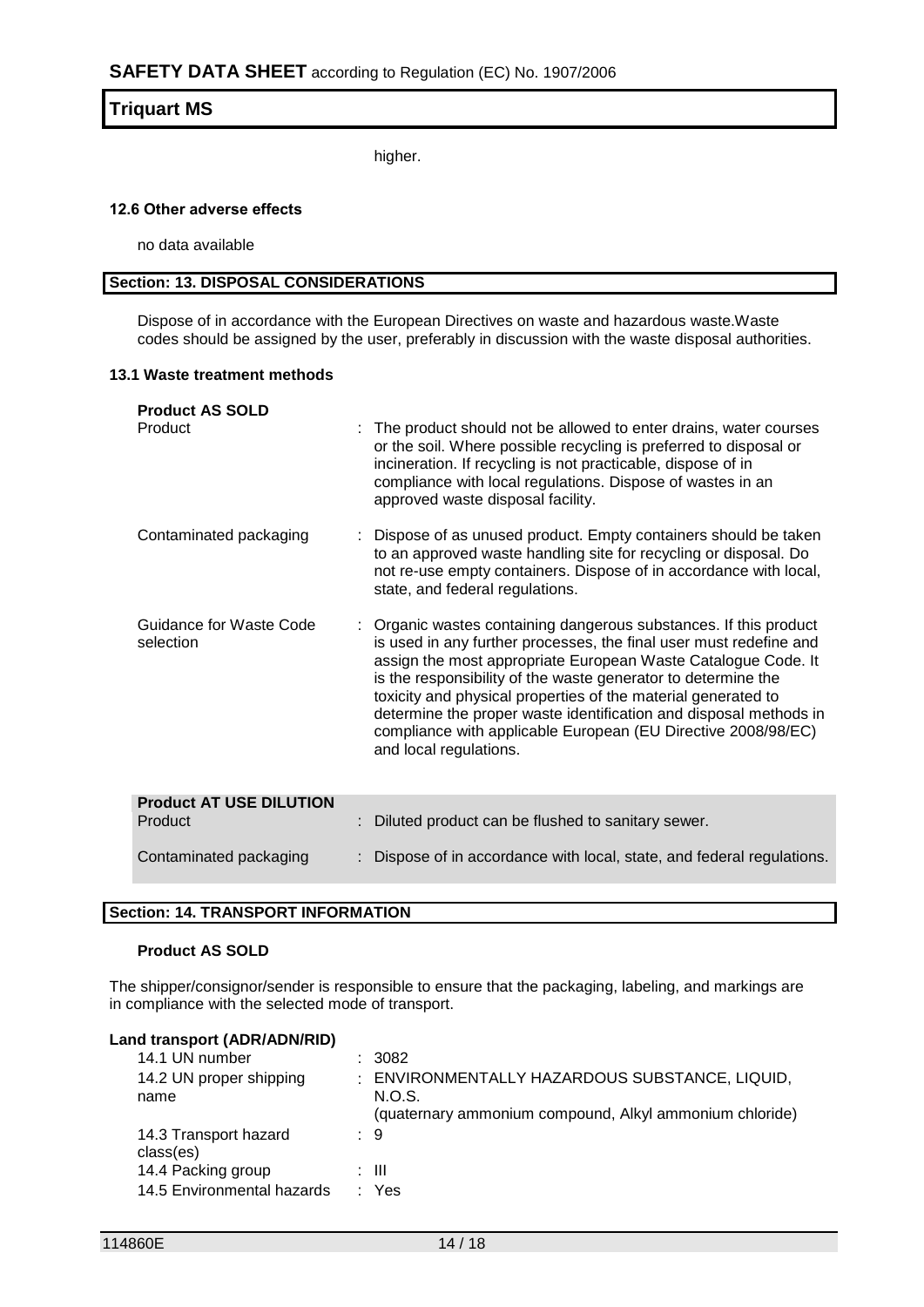| 14.6 Special precautions for<br>user                                                                                                                                    | $:$ None                                                                                                                                                 |
|-------------------------------------------------------------------------------------------------------------------------------------------------------------------------|----------------------------------------------------------------------------------------------------------------------------------------------------------|
| Air transport (IATA)<br>14.1 UN number<br>14.2 UN proper shipping<br>name<br>14.3 Transport hazard<br>class(es)<br>14.4 Packing group<br>14.5 Environmental hazards     | : 3082<br>: Environmentally hazardous substance, liquid, n.o.s.<br>(quaternary ammonium compound, Alkyl ammonium chloride)<br>÷<br>9<br>: III<br>: Yes   |
| 14.6 Special precautions for<br>user                                                                                                                                    | : None                                                                                                                                                   |
| Sea transport (IMDG/IMO)<br>14.1 UN number<br>14.2 UN proper shipping<br>name<br>14.3 Transport hazard<br>class(es)<br>14.4 Packing group<br>14.5 Environmental hazards | : 3082<br>: ENVIRONMENTALLY HAZARDOUS SUBSTANCE, LIQUID,<br>N.O.S.<br>(quaternary ammonium compound, Alkyl ammonium chloride)<br>9<br>$\pm$ 111<br>: Yes |
| 14.6 Special precautions for<br>user<br>14.7 Transport in bulk<br>according to Annex II of<br>MARPOL 73/78 and the IBC<br>Code                                          | None<br>: Not applicable.                                                                                                                                |

#### **Section: 15. REGULATORY INFORMATION**

**15.1** Safety, health and environmental regulations/legislation specific for the substance or mixture

| according to Detergents<br>Regulation EC 648/2004 | $\therefore$ 5% or over but less than 15%: Cationic surfactants, EDTA and<br>salts thereof |
|---------------------------------------------------|--------------------------------------------------------------------------------------------|
|                                                   | less than 5 %: Non-ionic surfactants<br>Contains: Disinfectants                            |

#### **National Regulations**

**Take note of Dir 94/33/EC on the protection of young people at work.**

Other regulations : Safety, Health and Welfare at Work Act, 2005 European Communities (Classification, Packaging, Labelling and Notification of Dangerous Preparations) Regulations 1995. (S.I. 272 of 1995) as amended

#### **15.2 Chemical Safety Assessment**

This product contains substances for which Chemical Safety Assessments are still required.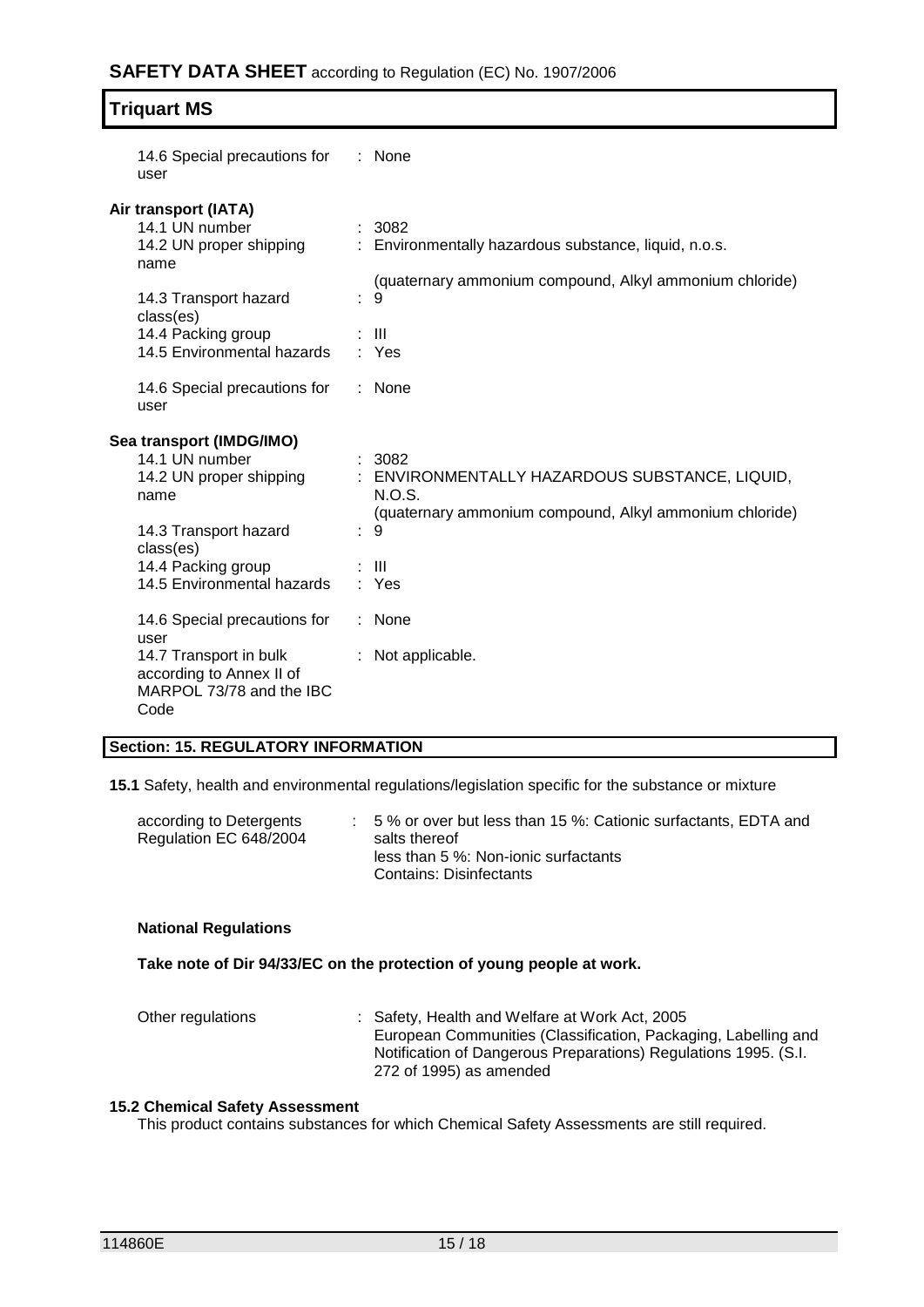## **Section: 16. OTHER INFORMATION**

#### **Procedure used to derive the classification according to REGULATION (EC) No 1272/2008**

| <b>Classification</b>            | <b>Justification</b> |
|----------------------------------|----------------------|
| Skin corrosion 1B, H314          | Calculation method   |
| Serious eye damage 1, H318       | Calculation method   |
| Acute aguatic toxicity 1, H400   | Calculation method   |
| Chronic aquatic toxicity 2, H411 | Calculation method   |

#### **Full text of H-Statements**

| H225 | Highly flammable liquid and vapour.                   |
|------|-------------------------------------------------------|
| H290 | May be corrosive to metals.                           |
| H302 | Harmful if swallowed.                                 |
| H314 | Causes severe skin burns and eye damage.              |
| H315 | Causes skin irritation.                               |
| H318 | Causes serious eye damage.                            |
| H319 | Causes serious eye irritation.                        |
| H336 | May cause drowsiness or dizziness.                    |
| H400 | Very toxic to aquatic life.                           |
| H410 | Very toxic to aquatic life with long lasting effects. |
| H411 | Toxic to aquatic life with long lasting effects.      |

#### **Full text of other abbreviations**

ADN - European Agreement concerning the International Carriage of Dangerous Goods by Inland Waterways; ADR - European Agreement concerning the International Carriage of Dangerous Goods by Road; AICS - Australian Inventory of Chemical Substances; ASTM - American Society for the Testing of Materials; bw - Body weight; CLP - Classification Labelling Packaging Regulation; Regulation (EC) No 1272/2008; CMR - Carcinogen, Mutagen or Reproductive Toxicant; DIN - Standard of the German Institute for Standardisation; DSL - Domestic Substances List (Canada); ECHA - European Chemicals Agency; EC-Number - European Community number; ECx - Concentration associated with x% response; ELx - Loading rate associated with x% response; EmS - Emergency Schedule; ENCS - Existing and New Chemical Substances (Japan); ErCx - Concentration associated with x% growth rate response; GHS - Globally Harmonized System; GLP - Good Laboratory Practice; IARC - International Agency for Research on Cancer; IATA - International Air Transport Association; IBC - International Code for the Construction and Equipment of Ships carrying Dangerous Chemicals in Bulk; IC50 - Half maximal inhibitory concentration; ICAO - International Civil Aviation Organization; IECSC - Inventory of Existing Chemical Substances in China; IMDG - International Maritime Dangerous Goods; IMO - International Maritime Organization; ISHL - Industrial Safety and Health Law (Japan); ISO - International Organisation for Standardization; KECI - Korea Existing Chemicals Inventory; LC50 - Lethal Concentration to 50 % of a test population; LD50 - Lethal Dose to 50% of a test population (Median Lethal Dose); MARPOL - International Convention for the Prevention of Pollution from Ships; n.o.s. - Not Otherwise Specified; NO(A)EC - No Observed (Adverse) Effect Concentration; NO(A)EL - No Observed (Adverse) Effect Level; NOELR - No Observable Effect Loading Rate; NZIoC - New Zealand Inventory of Chemicals; OECD - Organization for Economic Co-operation and Development; OPPTS - Office of Chemical Safety and Pollution Prevention; PBT - Persistent, Bioaccumulative and Toxic substance; PICCS - Philippines Inventory of Chemicals and Chemical Substances; (Q)SAR - (Quantitative) Structure Activity Relationship; REACH - Regulation (EC) No 1907/2006 of the European Parliament and of the Council concerning the Registration, Evaluation, Authorisation and Restriction of Chemicals; RID - Regulations concerning the International Carriage of Dangerous Goods by Rail; SADT - Self-Accelerating Decomposition Temperature; SDS - Safety Data Sheet; TCSI - Taiwan Chemical Substance Inventory; TRGS - Technical Rule for Hazardous Substances; TSCA - Toxic Substances Control Act (United States); UN - United Nations; vPvB - Very Persistent and Very Bioaccumulative

Prepared by : Regulatory Affairs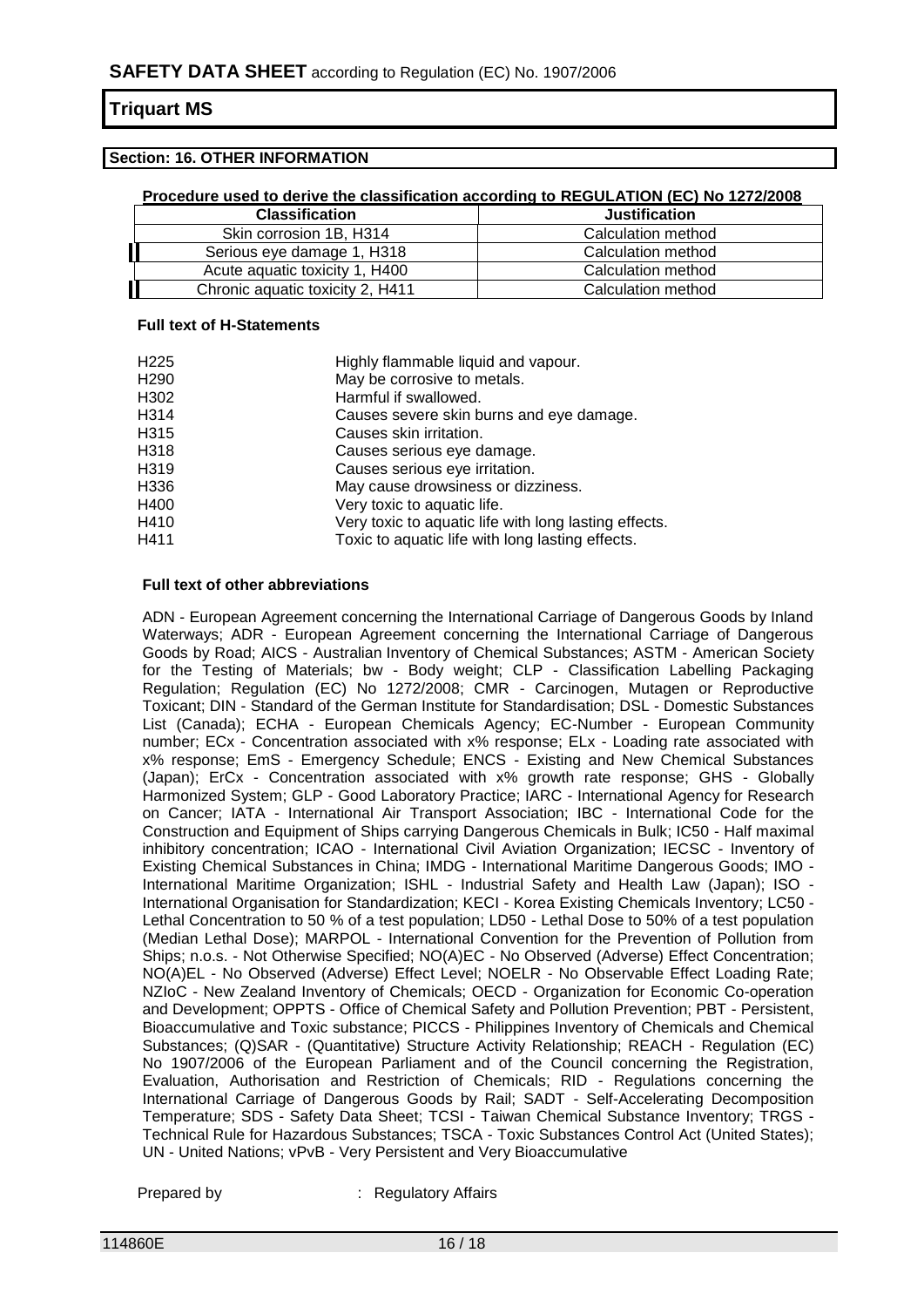Numbers quoted in the MSDS are given in the format:  $1,000,000 = 1$  million and  $1,000 = 1$ thousand.  $0.1 = 1$  tenth and  $0.001 = 1$  thousandth

REVISED INFORMATION: Significant changes to regulatory or health information for this revision is indicated by a bar in the left-hand margin of the SDS.

The information provided in this Safety Data Sheet is correct to the best of our knowledge, information and belief at the date of its publication. The information given is designed only as a guidance for safe handling, use, processing, storage, transportation, disposal and release and is not to be considered a warranty or quality specification. The information relates only to the specific material designated and may not be valid for such material used in combination with any other materials or in any process, unless specified in the text.

#### **ANNEX: EXPOSURE SCENARIOS**

#### **DPD+ Substances:**

The following substances are the lead substances that contribute to the mixture Exposure Scenario according to the DPD+ Rule:

| Route               | <b>Substance</b>             | CAS-No.    | EINECS-No. |
|---------------------|------------------------------|------------|------------|
| Ingestion           | Benzalkonium chloride        | 68424-85-1 | 270-325-2  |
| Inhalation          | Benzalkonium chloride        | 68424-85-1 | 270-325-2  |
| Dermal              | Benzalkonium chloride        | 68424-85-1 | 270-325-2  |
| Eyes                | ethylenediamine tetraacetate | $64-02-8$  | 200-573-9  |
| aquatic environment | Benzalkonium chloride        | 68424-85-1 | 270-325-2  |

#### **Physical properties DPD+ Substances:**

| <b>Substance</b>                | Vapour pressure   Water solubility | Pow | <b>Molar Mass</b> |
|---------------------------------|------------------------------------|-----|-------------------|
| Benzalkonium chloride           | $< 0.0000001$ hPa   403 g/l        |     |                   |
| ethylenediamine<br>tetraacetate | $< 0.0000001$ hPa   500 g/l        |     |                   |

To calculate if your downstream Operating Conditions and Risk management Measures are safe, please calculate your risk factor at the website below:

#### **www.ecetoc.org/tra**

| <b>Short title of Exposure</b><br><b>Scenario</b> | <b>Disinfection product. Semi-automatic process</b><br>÷                                               |
|---------------------------------------------------|--------------------------------------------------------------------------------------------------------|
| Use descriptors                                   |                                                                                                        |
| Main User Groups                                  | Industrial uses: Uses of substances as such or in preparations at<br>industrial sites                  |
| Sectors of end-use                                | <b>SU3:</b> Industrial uses: Uses of substances as such or in<br>÷<br>preparations at industrial sites |
| 114860E                                           | 17 / 18                                                                                                |